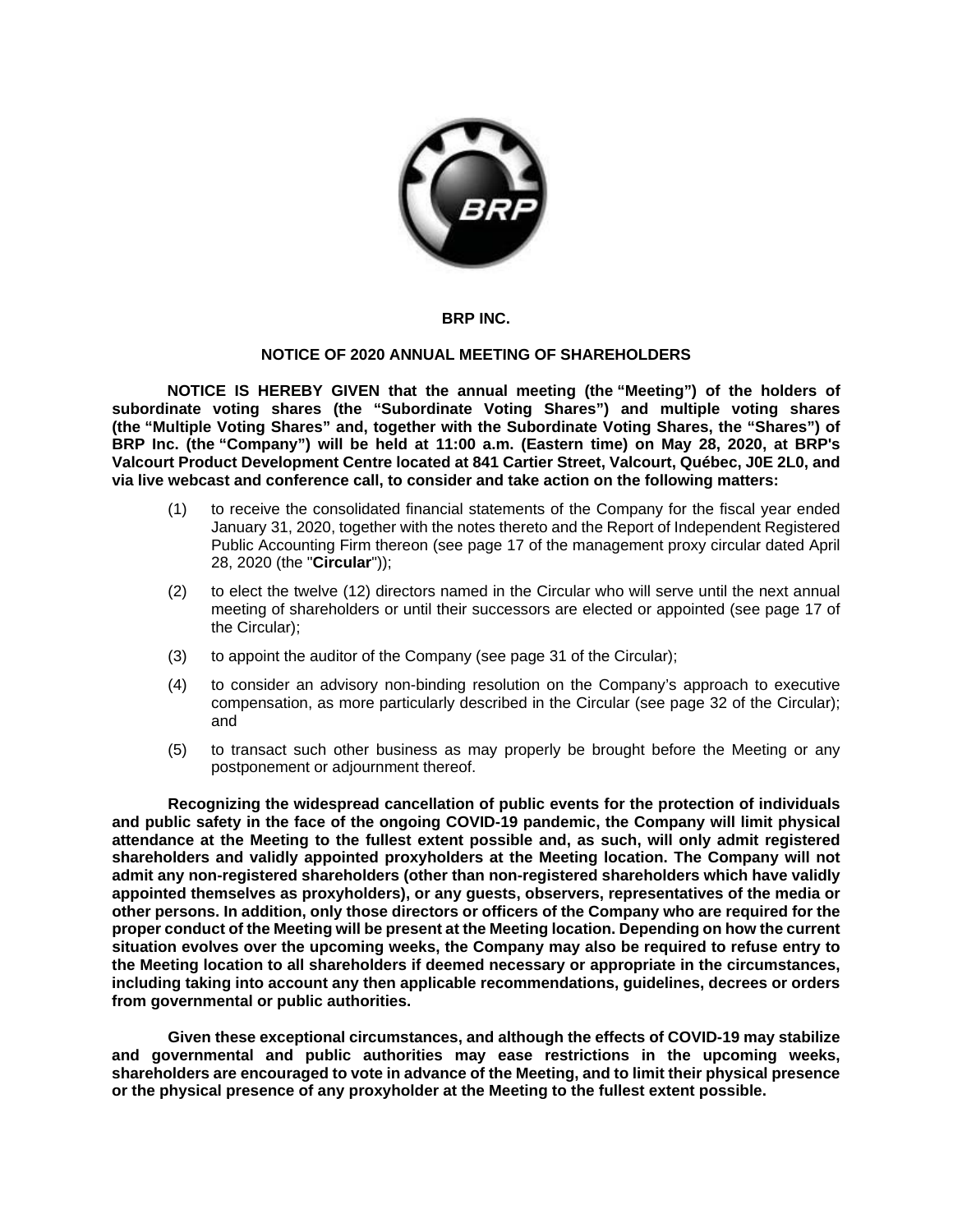**In all circumstances, shareholders will be able to attend the Meeting remotely via live webcast and conference call at 11:00 a.m. (Eastern Time) on May 28, 2020, by following the instructions below. Please note that shareholders will not be able to vote or speak at the Meeting via the live webcast or conference call. However, registered shareholders and validly appointed proxyholders will be entitled to submit questions electronically to the Company in advance of and during the Meeting through the platform available at <https://www.icastpro.ca/ebrp200528> (Password brp200528), which questions will, subject to certain verifications by the Company, be addressed at the Meeting.**

**For conference call access, please dial:**

**1-855-468-0518**

**Access code: 6851134**

**For webcast access, please visit:**

**<https://www.icastpro.ca/ebrp200528>**

**Password: brp200528**

**Following the Meeting, the webcast of the Meeting will also be accessible on the Company's website at www.brp.com.**

**In the current context, taking into account the rapidly evolving public health crisis, the Company believes that the Meeting format described above provides a sound and practical approach whereby shareholders will have the ability to attend the Meeting in person or remotely and ask questions to management, while minimizing the health and safety risks to the Company's directors, officers and stakeholders.**

**As a shareholder of the Company, it is very important that you read the Circular carefully.**  The Circular, which may be accessed on the Company's website at ir.brp.com and under its profiles on SEDAR at www.sedar.com and EDGAR at www.sec.gov, contains important information with respect to voting your Shares and the matters to be dealt with at the Meeting. Also enclosed is a form of proxy for the Meeting. The consolidated financial statements of the Company for the fiscal year ended January 31, 2020, together with the notes thereto, the independent auditor's report thereon and the related management's discussion and analysis may also be accessed on the Company's website at ir.brp.com and under its profiles on SEDAR at www.sedar.com and EDGAR at www.sec.gov.

The Company's board of directors has fixed the close of business on April 15, 2020 as the record date for determining shareholders entitled to receive notice of, and to vote at, the Meeting, or any postponement or adjournment thereof. No person who becomes a shareholder of record after that time will be entitled to vote at the Meeting or any postponement or adjournment thereof.

**As a shareholder of the Company, it is very important that you vote your Shares. A shareholder who is unable to be present in person at the Meeting and who wishes to appoint some other person (who need not be a shareholder) to represent him or her at the Meeting may do so by inserting such person's name in the blank space provided in the enclosed form of proxy or by completing another proper form of proxy, and, in either case, by returning the completed form of proxy in the pre-addressed return envelope provided for that purpose to Computershare Investor Services Inc. no later than 11:00 a.m. (Eastern time) on May 26, 2020, or if the Meeting is postponed or adjourned, by no later than 48 hours prior to the time of such postponed or adjourned meeting (excluding Saturdays, Sundays and holidays). Non-registered shareholders should carefully follow the instructions of their intermediaries to ensure that their Shares are voted at the Meeting.**